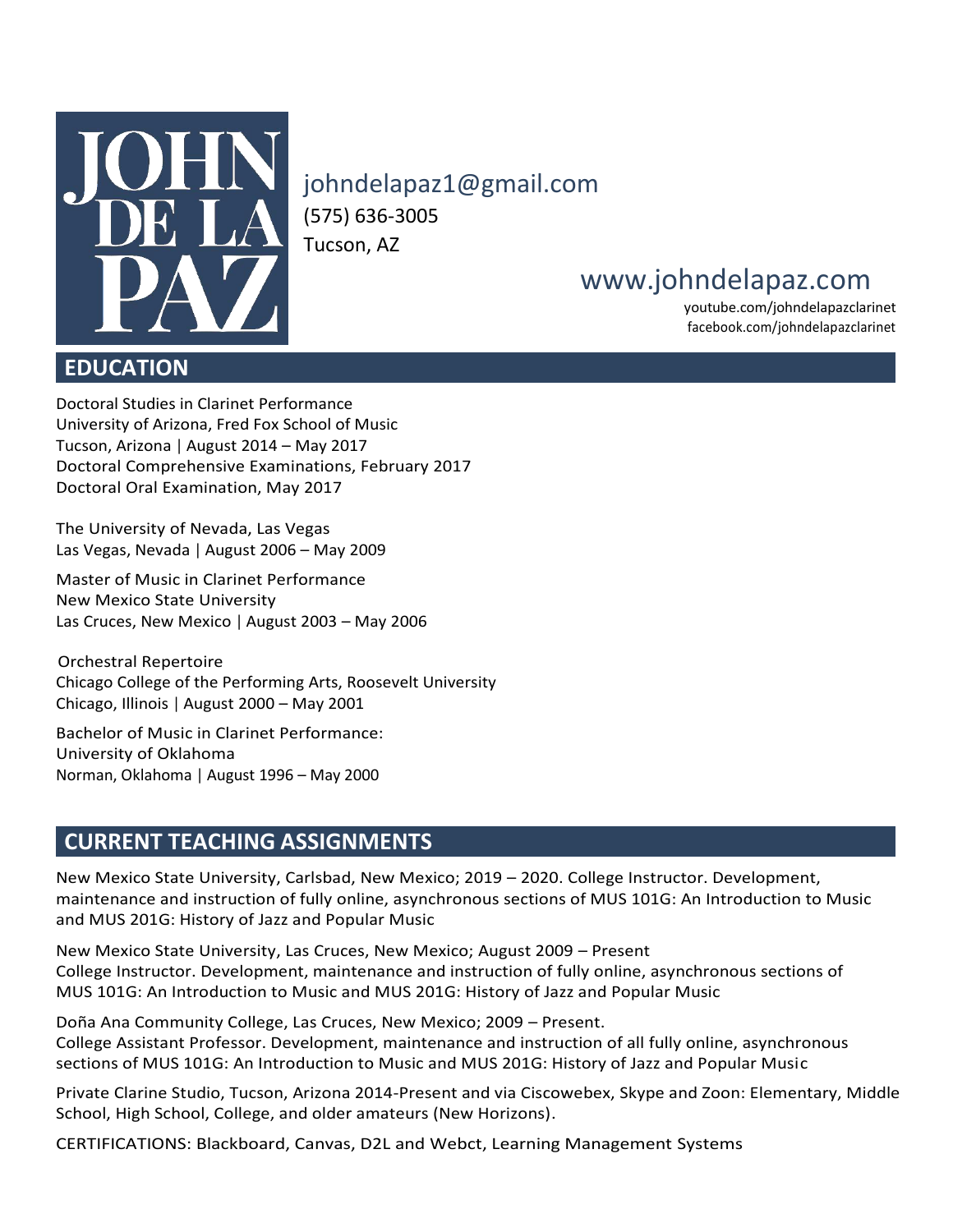# **ADDITIONAL TEACHING EXPERIENCE**

University of Arizona, Tucson, Arizona; 2016 - 2017 Graduate Teaching Assistant Applied clarinet lessons for music majors, minors, and non-majors MUS 350 Woodwind Methods (clarinet section) MUS 109 Rock and American Popular Music: development and instruction of asynchronous, fully online courses and weekly discussion session

Centennial High School, Las Cruces, New Mexico; 2009 - 2014 Clarinet Instructor: Clarinet Sectionals, Masterclasses, Clarinet Choir, Lessons

Oñate High School, Las Cruces, New Mexico; 2009 - 2014 Clarinet Instructor: Clarinet Sectionals, Masterclasses, Clarinet Choir, Lessons

Private Studio, Las Cruces, NM and Skype: 2009 – 2014; Middle School, High School, College, and older amateurs (New Horizons)

College of Southern Nevada, Las Vegas, Nevada; 2007 – 2009 Instructor of Clarinet and Music Theory

University of Nevada, Las Vegas, Las Vegas, Nevada; 2006 – 2009 Graduate Teaching Assistant MUS 121, Music Appreciation

Doña Ana Community College at New Mexico State University, Las Cruces, New Mexico; 2001 – May 2006. Instructor of MUS 101G, Introduction to Music and MUS 201G History of Jazz and Popular Music

New Mexico State University, Las Cruces, NM, Teaching Assistant; 2004-2006

# **MASTERCLASSES / CLINICS**

Woodwind Day, Valley City State University, Valley City, ND, Masterclass; November 2019

Festival Arenal, III ed. Hermosillo, Sonora, Mexico, Masterclass; August 2019

University of Alaska Anchorage, Anchorage, Alaska, Masterclass; February 2018

Reed Rondy, The Horn Doctor, Anchorage, Alaska, Masterclass; February 2018

Clarifest Guatemala, Guatemala City, Guatemala, Masterclass; June 2017

D'Addario Reed Clinic, El Paso Region Clinician *Gridley Middle School, Tucson, AZ 5/19 Innovation Academy, Oro Valley, AZ, 5/19 North American Saxophone Alliance, Region 2 Conference, University of Arizona, Tucson, AZ, 3/19 McGee Middle School, Tucson, AZ, 3/19 Tanque Verde High School, Tucson, Arizona, 3/19 Chandler High School, Chandler, Arizona, 9/18 Instrumental Music Center, Tucson, Arizona, 6/18 Hanshew Middle School, Anchorage, Alaska, 2/18 West Anchorage High School, Anchorage, Alaska, 2/18 Greuning Middle School, Anchorage, Alaska, 2/18 Central Middle School, Anchorage, Alaska, 2/18 Mirror Lake Middle School, Anchorage, Alaska, 2/18 Romig Middle School, Anchorage, Alaska, 2/18*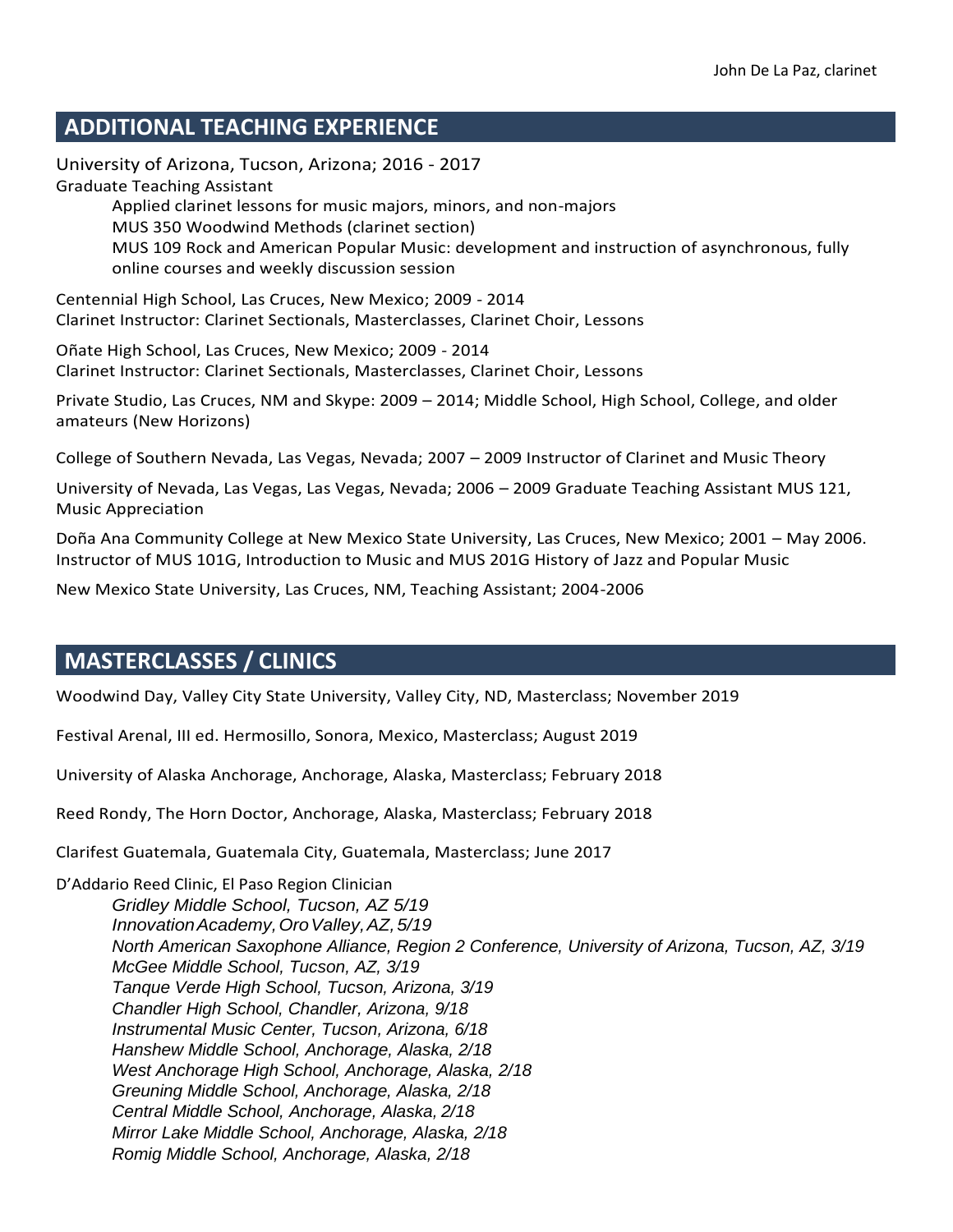*Mears Middle School, Anchorage, Alaska, 2/18 South Anchorage High School, Anchorage, Alaska, 2/18 Service High School, Anchorage, Alaska, 2/18 University of Arizona Clarinet Day, Tucson, Arizona 1/18 Oñate High School, Las Cruces, New Mexico, 12/17 Zia Middle School, Las Cruces, New Mexico, 12/17 Mesa Middle School, Las Cruces, New Mexico, 12/17 Deming High School, Deming, New Mexico, 5/17 Eastlake High School, El Paso, Texas, 5/17 Bel Air High School, El Paso, Texas, 5/17 Indian Ridge Middle School, El Paso, Texas, 5/17 Horizon High School, El Paso, Texas, 5/17 University of Arizona Clarinet Day, Tucson, Arizona, 1/17 Hanks High School, El Paso, Texas, 11/16 Olivas Music Clarinet Day Coronado High School, El Paso, Texas, 11/16*

Seika Girls High School, Fukuoka, Fukuoka Japan, Masterclass; June 2016

New Mexico Music Education Association, Southwest District Solo and Ensemble for Middle School and High School, Adjudicator; March 2013

# **DOMESTIC FESTIVALS & CONCERT SERIES**

Woodwind Day, Valley City University, North Dakota; November 2019 Trinity Episcopal Cathedral, Reno, Nevada; October 2019 Palm Springs Presbyterian Church, Palm Springs, California; October 2019 Concerts at Unity, A Performance Series: Unity Lutheran and Community Center, Chicago, Illinois; June 2016 Music + Festival, University of Arizona, Tucson, Arizona; 2014 - 2016 ACE, ArizonaContemporary Ensemble*,* Festivals,University of Arizona, Tucson, Arizona; 2014 - 2016 International Clarinet Association ClarinetFest, soloist, Norman, Oklahoma; June 2000 University of Oklahoma Clarinet Symposium, Norman, Oklahoma; 1997 – 2000

# **INTERNATIONAL FESTIVALS**

Festival Arenal, III ed., Hermosillo, Sonora, Mexico. Recital and Masterclass. August 2019. Clarifest Guatemala, Guatemala City, Guatemala; Clarinet Artist, Recital and Masterclasses. June 2017 Recital, Antigua, Guatemala; June 2017 International Clarinet Association, ClarinetFest, Ostend, Belgium. June 1999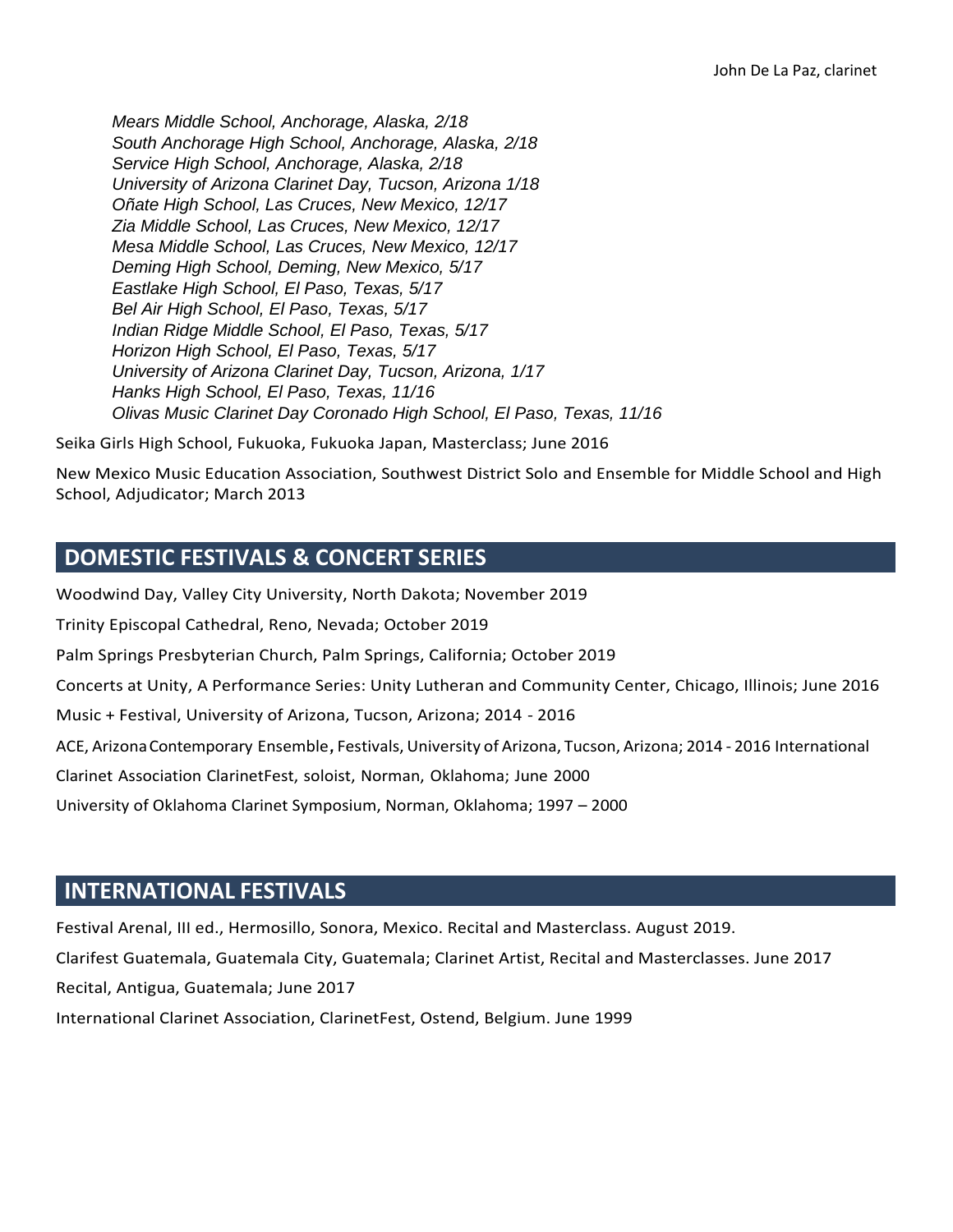# **DUO ARTESANAL**

DUO ARTESANAL, clarinet & piano duo with Dr. Juliana Osinchuk (piano) Fetival Arenal, III ed., Hermosillo, Sonora, Mexico; 2019 Vi at Silverstone, Scottsdale, AZ; 2019 Benderly Concert Series, Benderly-Kendall Opera House, Patagonia, AZ; 2018 Olivas Music, El Paso, TX; 2018 Private Home Recital, Anchorage, AK; 2018 University of Alaska Anchorage, Anchorage, AK; 2018 Paraninfo Universitario, Cuidad de Guatemala, Guatemala; 2017 Public Recital, Antigua, Guatemala; 2017 Private Home Recital, Tucson, AZ; 2017 Vistoso Community Church Music Festival, Oro Valley, AZ; 2017 Concert Series of St. Paul's, St. Paul's Episcopal Church, Yuma, AZ; 2017 Isahaya, Nagasaki Prefecture, Japan; 2016 Kagoshima, Japan; 2016 Fukuoka, Japan; 2016

## **ENSEMBLE EXPERIENCE**

Tucson Pops Orchestra, Tucson, AZ, Substitute Principal Clarinet. Lázló Veres, Music Director; 2019

Tucson Symphony Orchestra, Tucson, AZ, Section and Substitute Clarinet. José Luis Gomez, Music Director; 2016 & 2018-2019

Tucson Symphony Orchestra Woodwind Quinet, Tucson, AZ, Substitute Clarinet, 2019

Vistoso Community Church Orchestra, Oro Valley, Arizona, AZ, Principal Clarinet. Dr. Yoojin Kim, Music Director; 2016-2019

Arizona Symphonic Winds, Tucson, AZ. Section Clarinet. Lázló Veres, Music Director; 2018-2019

Lincoln Center Theatre Productions *(tour)*, "The King and I," Centennial Hall, Tucson, AZ, Clarinet; 2018

Artifact Dance Project, Tucson, AZ, Clarinet; 2017

Sierra Vista Symphony, Sierra Vista, AZ, Eb Clarinet. Toru Tagawa, conductor; 2017

ACE, ArizonaContemporaryEnsemble, Tucson, AZ, Clarinet. Professor Daniel Asia, artistic director; 2014- 2017

Arizona Symphony, University of Arizona, Fred Fox School of Music, Tucson, AZ, Clarinet. Dr. Thomas Cockrell, conductor; 2014-2017

Sonoran Desert Chamber Players, Tucson, AZ, Principal Clarinet. T. Andrè Feagin, music director; 2015- 2016

Southwest Reed Trio, Las Cruces, NM, Clarinet & Founding Member; 2012-2014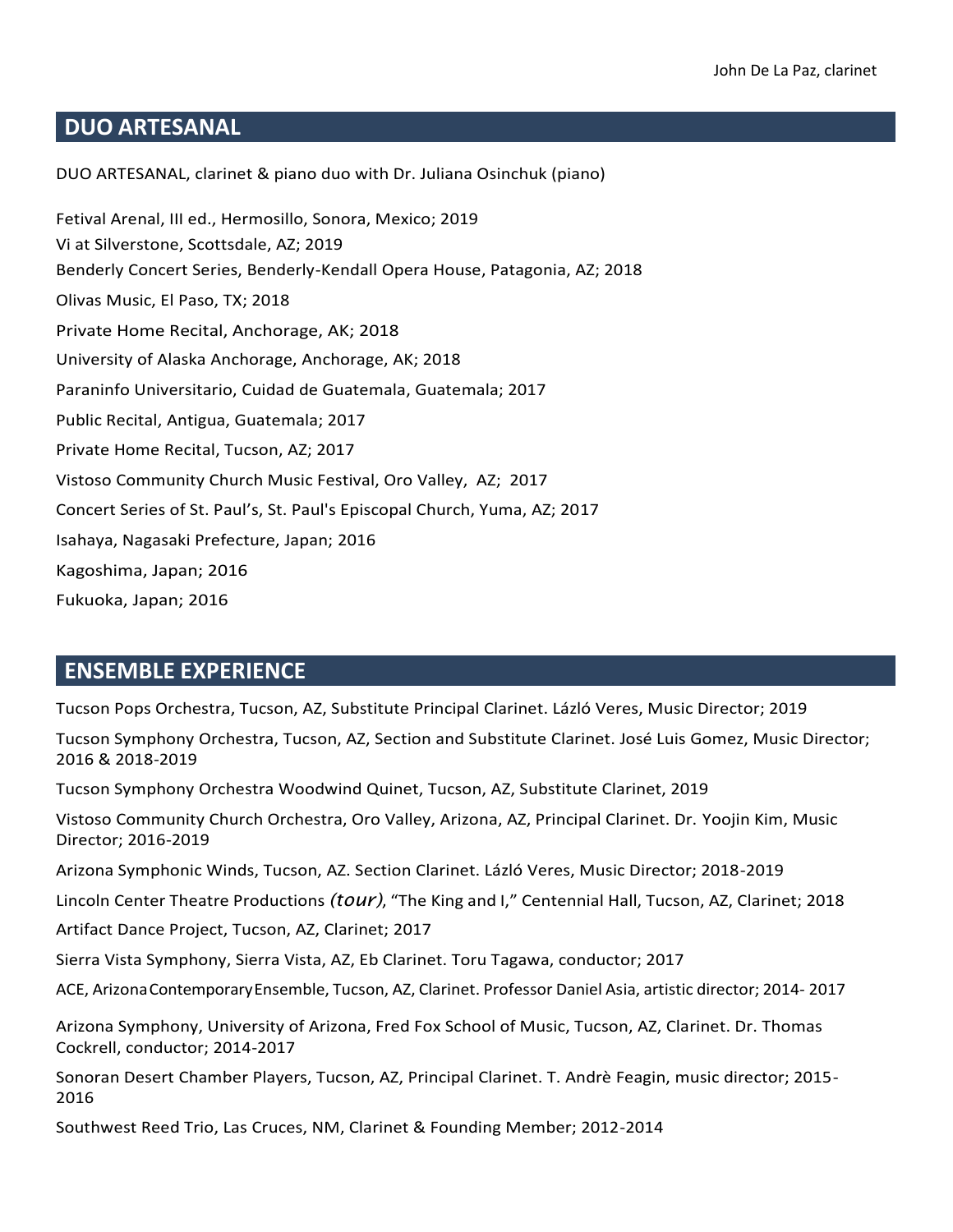Southwest Chamber Winds, Las Cruces, NM. Dr. William Clark, conductor; 2013

Orquesta Sinfónica de la Universidad Autónoma de Ciudad Juárez, Ciudad Juárez, Mexico, Bass Clarinet. Maestro Guillermo Quezada Novela, conductor; 2012-2014

El Paso Symphony Orchestra, El Paso, TX, Clarinet; 2011-2013, 1993-1994

Las Cruces Symphony Orchestra, Las Cruces, NM, Clarinet. Lonnie Klein, conductor; 2012-2013, 2003- 2004, 1994-1996

University of Nevada Las Vegas, Wind Orchestra, Las Vegas, NV, Concertmaster. Thomas G. Leslie, Takayoshi "Tad" Suzuki, conductors; 2006-2009

Las Vegas Philharmonic, Las Vegas, NV; 2007

University Orchestra, Chicago College of the Performing Arts, Chicago, IL, Clarinet; 2000

University of Oklahoma Orchestra, Norman, OK, Principal Clarinet. Alan Ross, conductor; 1998- 2000

Dona Ana Lyric Opera, Las Cruces, NM, Principal Clarinet. John Linford, director; 1992-1996

University of Texas Symphony Orchestra, El Paso, TX, Principal Clarinet. Lawrence Gibson, conductor; 1993- 1994

Sinfónica Clásica, Ciudad Juárez, México, Principal Clarinet. Elena Castaneda, conductor; 1993-1994

Sun City Chorale, El Paso, TX, Clarinet. Prentice Lofton, director; 1993-1994

#### **RECORDINGS**

The Quest, University of Nevada, Las Vegas, NV. Thomas G. Leslie and Takayoshi Suzuki; Klavier Records, 11169; 2008

Concerto for Marienthal, University of Nevada, Las Vegas, NV. Thomas G. Leslie; Klavier Records, 11178; 2010

# **FEATURED PERFORMANCES**

Arizona Symphonic Winds, Tucson, AZ. André Messager, *Solo de Concours.* László Veres conductor; September 2018

Chandler High School, Chandler, AZ. André Messager, *Solo de Concours.* Carlos Aguero, director; September 2018

Mesilla Valley Concert Band, Las Cruces, NM. André Messager, *Solo de Concours.* Dr. William Clark, conductor; 2018

International Clarinet Association, ClarinetFest, Norman, OK. Pablo de Sarasate, Zigeunerweisen, Op. 20; 2000

#### **APPLIED TEACHERS**

Prof. Jerry Kirkbride, Professor Emeritus of Music, University of Arizona, Tucson, AZ; Dorian Woodwind Quintet, New York, New York (former 1970 – 2011) 2014-2016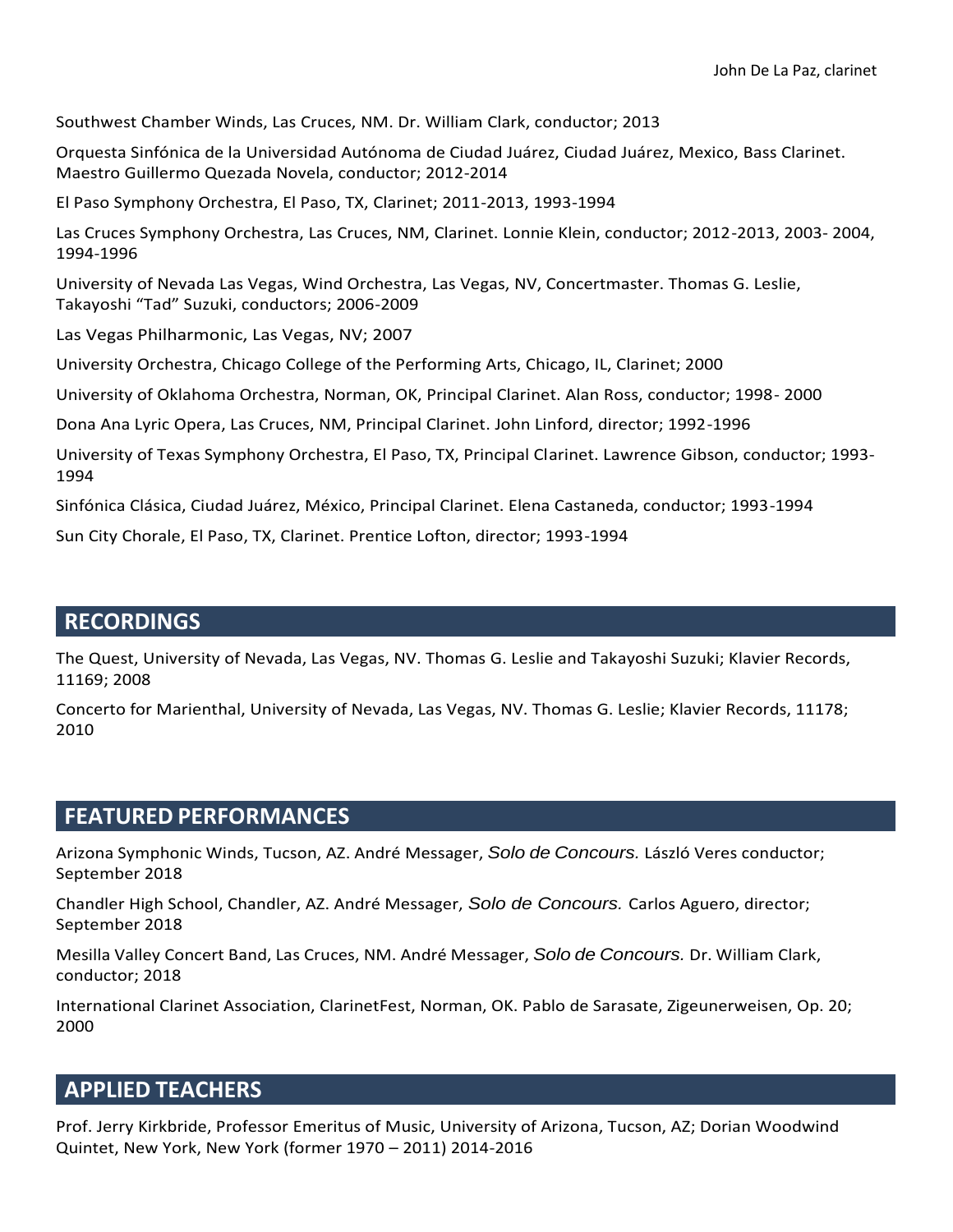Dr. LaRoy Borchert, Principal Clarinet, Las Cruces Symphony Orchestra; Clarinet, El Paso Symphony Orchestra; Associate Professor of Clarinet (retired), New Mexico State University; 2002-2006

Gregory Smith, Clarinet, Chicago Symphony Orchestra, Professor of Clarinet, Chicago College of the Performing Arts; 2000-2001

Dr. David Etheridge, Professor of Clarinet, University of Oklahoma; 1996-2000

József Balogh, Principal Clarinet, Budapest Symphony Orchestra (former); 1998

Bradford Behn, Clarinet, Tulsa Philharmonic Orchestra; 1998

Dr. David Ross, Principal Clarinet, El Paso Symphony Orchestra, Professor of Clarinet (retired), The University of Texas at El Paso; 1993-1994

John Pleasant, Clarinet, Jackson Symphony Orchestra (former), Clarinet, El Paso Symphony Orchestra (former); 1989-1993

## **MASTERCLASSES**

Anthony McGill, Principal Clarinet, New York Philharmonic Orchestra; 2014

Daniel Gilbert, Clarinet, Cleveland Orchestra. Associate Professor of Clarinet, University of Michigan; 2009

Russell Dagon, Professor Emeritus, Northwestern University; 2007

Dr. Robert Spring, Professor of Clarinet, Arizona State University; 2007

Dr. Richard Shanley, Professor of Clarinet Baylor University (former); 2002

Elsa Ludewig Verdehr, Professor of Clarinet, Michigan State University (former); 1998, 2002

Stanley Hasty, Professor Emeritus, Eastman School of Music (former); 1998

Jozsef Balogh, Principal Clarinet, Budapest Symphony Orchestra (former); 1997

F. Gerard Errante, Author and Pedagogue, former President of the International Clarinet Association (former); 1996

Steven Girko, Principal Clarinetist, Dallas Symphony Orchestra (former), Principal Clarinet Austin Symphony; 1990

#### **HONORS / ACHIEVEMENTS**

Carroll B. Lemon Scholarship, University of Arizona, Tucson, AZ; 2014-2017

Timothy Hay Memorial Scholarship, University of Arizona, Tucson, AZ; 2014-2015

Samuel Friedman, Clarinet Performance Award, University of Oklahoma, Norman, OK; 1999

Las Cruces Symphony Orchestra Concerto Competition, Las Cruces, NM; 1993

Leonard Bernstein Archives, 100th Birthday Celebration, Performance of *Sonata for Clarinet and Piano*; 2017